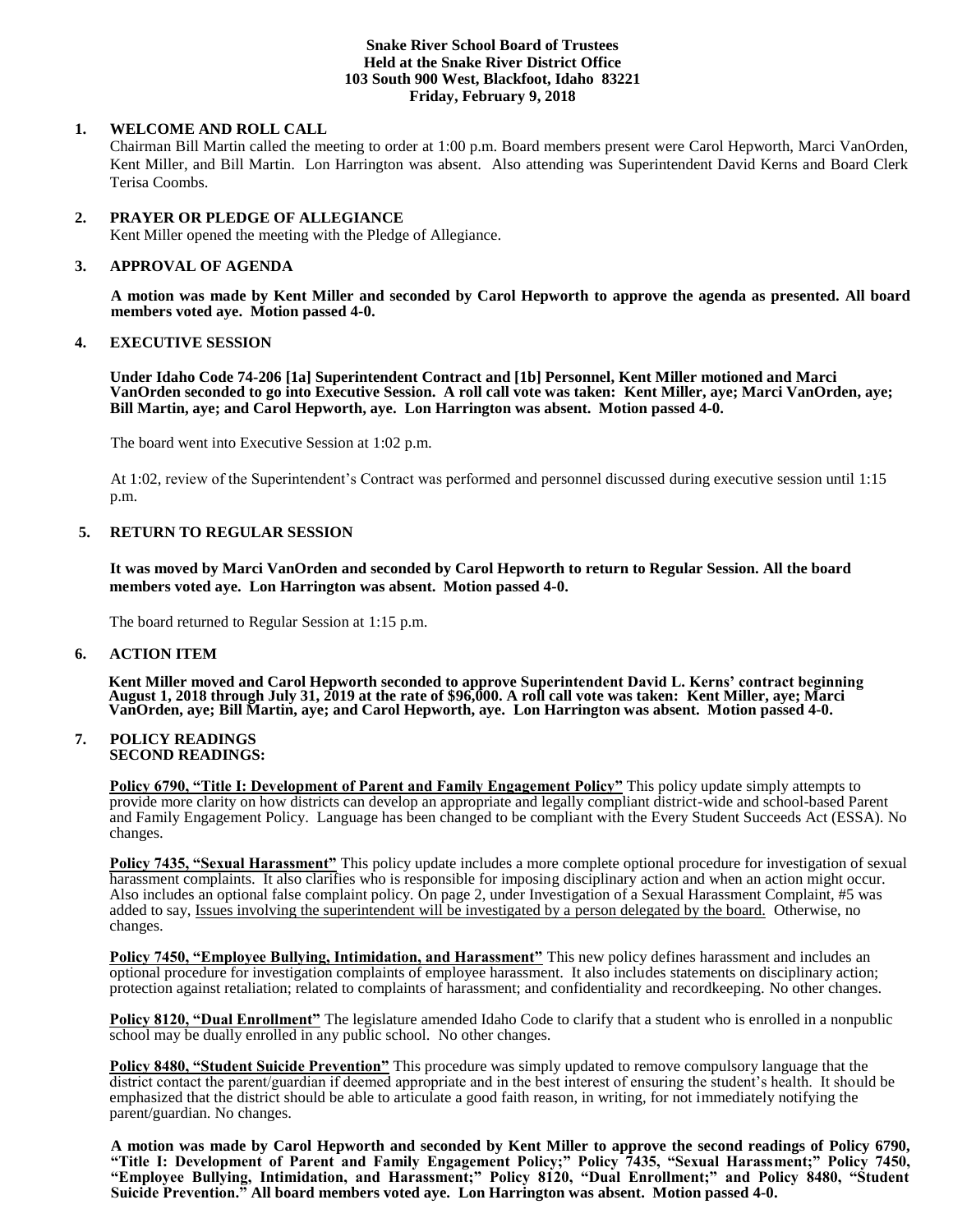#### **FIRST READINGS:**

**Policy 2230 "Board Meetings"** This policy is updated. It is a combination of four different policies given to us by our policy makers.

**Policy 3020, "Superintendent Evaluation"** This policy is updated to reflect the changes by the State Board of Education to IDAPA 08.02.02.121 regarding local district evaluation policies for school administrators. The last sentence of the third paragraph was changed to read, "this portion of the evaluation may be calculated using data from the current year and/or multiple years."

**Policy 3075, "Principal Evaluations"** This policy is updated to reflect the changes pursuant to Idaho Administrative Code 08.02.02.121 regarding local district evaluation policies for school administrators. Confusing and extraneous wording from prior policies were removed in order to streamline the policy. No other changes were made.

**Policy 4310, "Access to Public Records"** This policy is updated to reflect the updated legal reference for the Idaho Public Records Law. No changes.

**Policy 5245, "Uniform Public School Building Safety"** The updates to this policy reflect the most current state of law, including the requirement that all districts develop a best practices maintenance plan for school buildings. No changes.

**Policy 5600, "Purchasing or Leasing Personal Property"** This policy reflects the 2017 legislative changes, including addition of several new exemptions from the bidding requirements when purchasing personal property and modification of dollar thresholds for purchases. The new RFP procedure is also reflected in this update.

**Policy 5610, "Supplemental Bidding Procedures"** This policy is updated to reflect all the updates made during the 2017 legislative session. No changes.

**Policy 5616, "Service Contracts"** This policy reflects new exemptions and modification of dollar thresholds for purchases. No changes.

**Policy 5619, "Public Works Contracts"** This policy reflects new dollar thresholds for public works construction purchases. It also reflects additional modifications made during the 2017 session relating to the need for public works contractor's licenses on projects less than \$50,000. (Note: It is expected that the licensing requirement may change again next session due to an oversight by the state's Division of Building Services.) No changes.

**Policy 5620, "Purchasing"** The legislature amended the local government purchasing statute by adding several new exemptions to purchasing laws, increasing the thresholds for the various types of public purchasing, and adding an RFP procedure for purchases of goods. No changes.

**Policy 6447, "English Learner Programs"** This policy is new. It reflects Idaho standards and criteria regarding EL students and programs. It also largely leaves to states to develop criteria and standardized procedures for entrance into and exit from EL programs. No changes.

**Policy 7150, "Certificated Employee Evaluations"** This policy is updated to reflect the changes pursuant to Idaho Administrative Code 08.02.02.120. The policy now makes clear that the domain and component ratings will be determined based on a combination of professional practice and student achievement. The update also clarifies that all other certificated non-instructional staff will include student achievement in the evaluation, as applicable to the position. No changes.

**Policy 7560, "Employer Recommendations"** This policy reflects the updated legal reference to the Idaho Public Records Law. No changes.

**Policy 7570, "Personnel Files"** This policy includes updated legal reference to the Idaho Public Records Law. No other changes.

**Policy 8130, "Students in Foster Care"** This policy is new. Requirements under Title I highlight the need to provide educational stability for children in foster care with emphasis that students in foster care have the opportunity to achieve at the same high levels as their peers. Transportation responsibilities and requirements are also addressed for students in foster care. No further changes.

**Policy 8140, "Homeless Student Education"** This policy is updated adding new requirements for ensuring educational stability for children in foster care. This updated policy reflects the changes in definitions and makes other minor clarifications. No changes.

**A motion was made by Marci VanOrden and seconded by Kent Miller to approve the first readings of Policy 2230, "Board Meetings;" Policy 3020, "Superintendent Evaluation;" Policy 3075, "Principal Evaluations;" Policy 4310, "Access to Public Records;" Policy 5245, "Uniform Public School Building Safety;" Policy 5600, "Purchasing or Leasing Personal Property;" Policy 5610, Supplemental Bidding Procedures;" Policy 5616, "Service Contracts;" Policy 5619, "Public Works Contracts;" Policy 5620, "Purchasing;" Policy 6447, "English Learner Programs;" Policy 7150, "Certificated Employee Evaluations;" Policy 7560, "Employer Recommendations;" Policy 7570, "Personnel Files;" Policy 8130, "Students in Foster Care;" and Policy 8140, "Homeless Student Education;" All board members voted aye. Lon Harrington was absent. Motion passed 4-0.**